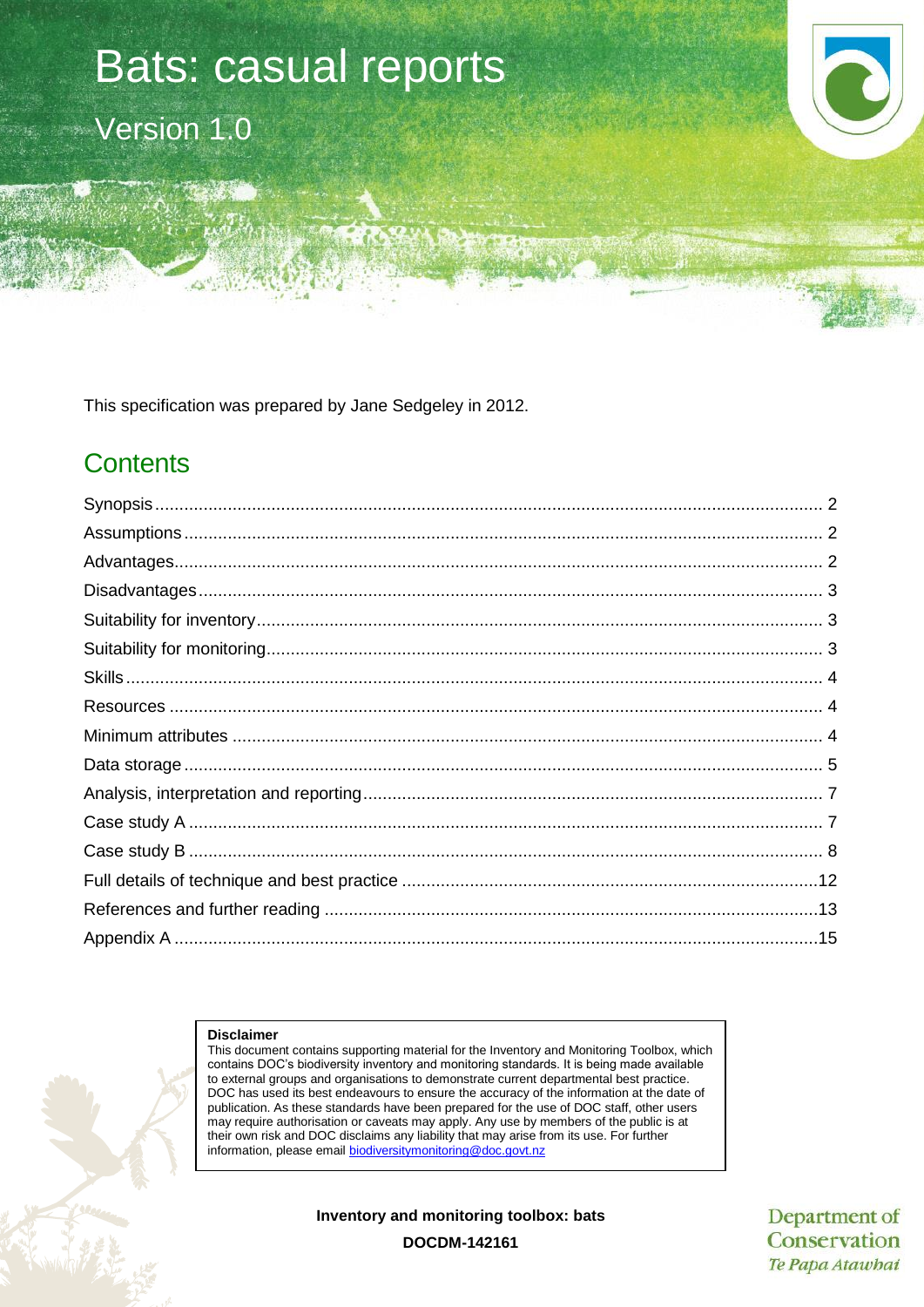# <span id="page-1-0"></span>**Synopsis**

Collecting casual reports of bats is primarily an inventory tool that can be used to collect data on the distribution of both foraging and roosting bats. Records of bat sightings come from three main sources: casual *ad hoc* sightings made by the public, direct solicitation of target observer groups that may encounter bats (e.g. caving groups, rock-climbers, tramping clubs, foresters), and opportunistic records stemming from other survey work (e.g. kiwi surveys).

Casual reports can provide useful records that build an inventory of bat distribution gradually over time. Reports can be collated periodically, either nationally or locally, to identify areas to target for more comprehensive inventory (e.g. bat detector surveys) or identify sites potentially important for management. If observers use bat detectors, or records are derived from incidental captures such as domestic cat kills, or bats are seen in the roost site, then the species of bat can potentially be identified.

Casual reports have been used anecdotally to describe declines in bat populations in New Zealand. However, their use for monitoring is very limited. Simple assessments of reporting rates may provide some inference about gross distribution changes over long time periods if all biases are declared and discussed. Because casual reports are by definition *ad hoc*, they provide no information about absence of bats and can only be used in conjunction with other data sources to make coarse inferences about populations. Absence of reports, or very low frequency of reporting, is not necessarily evidence of rarity, because reporting rates are influenced by casual observer effort, a wide range of environmental factors, visibility in different habitat types, and behaviour of the bats themselves (conspicuousness of different age and sex classes in different seasons).

### <span id="page-1-1"></span>Assumptions

- At some time, bats will be reported in an area if present.
- All identifications of bats are reliable (i.e. other animals are not misidentified as bats).

### <span id="page-1-2"></span>Advantages

- This method uses information solicited from casual sources at no cost, often taking advantage of sightings from the public, or DOC staff working on other projects.
- This type of record is often the only initial information available about bats from remote areas.
- On occasion, casual sightings yield important information about bats. For example:
	- Location of roosts
	- Location of important populations being threatened by human activities
	- Presence of a species not previously thought to be in an area, or not recorded for a long time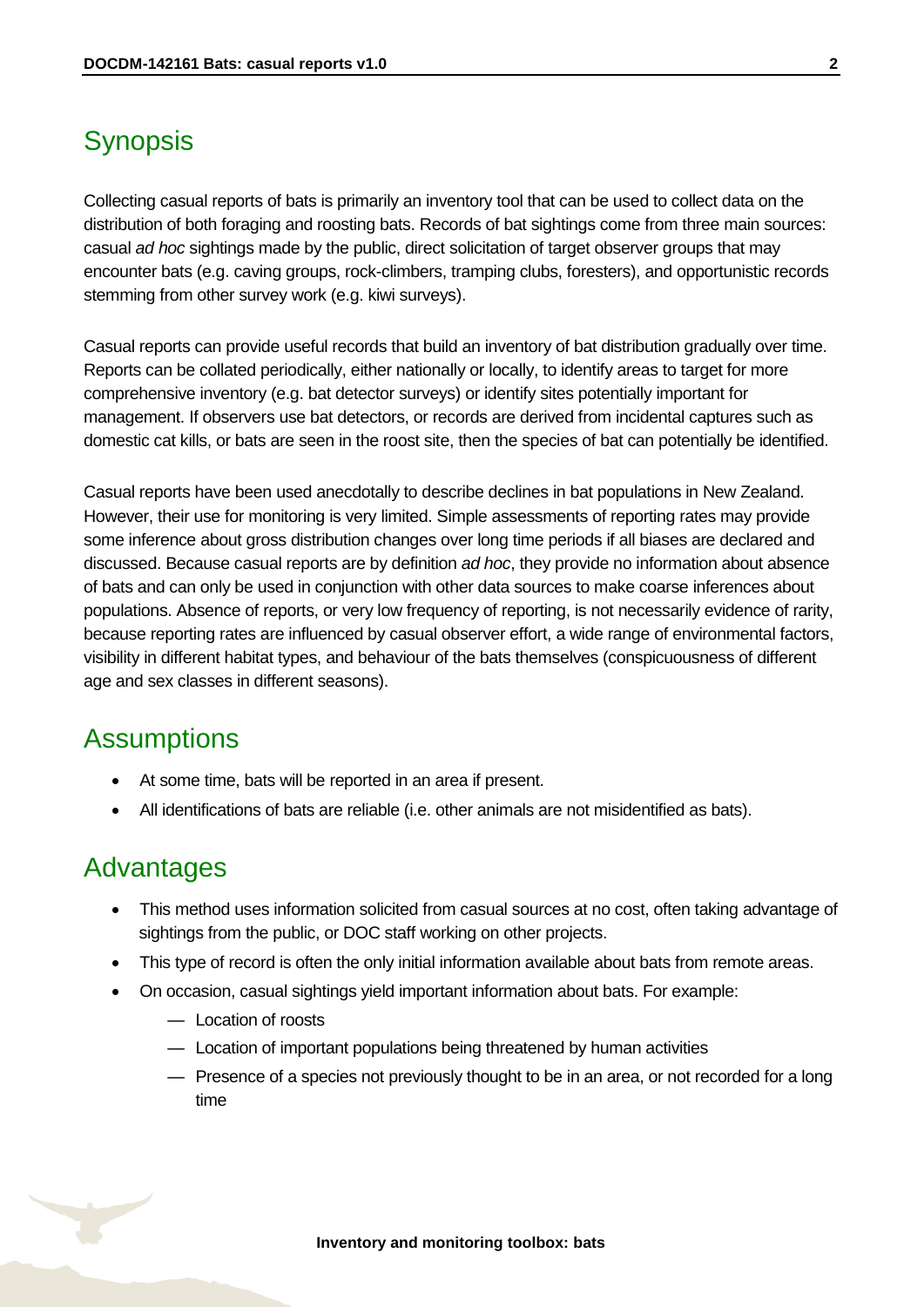Casual bat surveys can take place during other inventory exercises (e.g. kiwi surveys), consequently adding value to these surveys.

### <span id="page-2-0"></span>**Disadvantages**

- Bats are exceptionally cryptic, so the chance of encountering them casually is remote.
- Long-tailed bats and lesser short-tailed bats primarily occupy tree roosts and change their roost frequently so the chance of encountering these roosts is remote. However, buildings or caves that have been used over a long period of time may contain sign (droppings or stain; see 'Roost occupancy: field sign'—docdm-590882).
- Absence of reports, or very low frequency of reporting, is not evidence of absence or rarity, because reporting rates are influenced by casual observer effort, a wide range of environmental factors, visibility in different habitat types, and behaviour of the bats themselves (conspicuousness of different age and sex classes in different seasons).
- Bats can be misidentified. For example, swallows and fantails flying at dusk have been mistaken for bats.
- Generally, it is not possible to identify bat species from casual observation unless the bat is in the hand. Although people often assume that bats seen in open areas, or at dusk, are longtailed bats, these identifications cannot be proven unless the observer has a bat detector. Lesser short-tailed bats often commute to foraging grounds over open areas as well (O'Donnell et al. 1999), although usually when it is dark.
- Casual reports have overemphasised the abundance of long-tailed bats and underemphasised the abundance of lesser short-tailed bats. Lesser short-tailed bats are generally encountered in remote forests after dark where there are few casual observers, whereas long-tailed bats occur in open habitats where casual observers are more likely.

# <span id="page-2-1"></span>Suitability for inventory

Collations of casual reports are a suitable first phase for regional and national inventories (see ['Case](#page-6-1)  [study A'](#page-6-1) below and case studies in 'Bats: counting away from roosts—automatic bat detectors'—docdm-590733). Casual reports can confirm presence, but not absence of bats in an area. Casual reports rarely record species of bat accurately unless the observer has a bat detector and is familiar with species identification, bats are present in a roost, or if the bat is in the hand.

# <span id="page-2-2"></span>Suitability for monitoring

Casual reports have been used anecdotally to describe declines in bat populations in New Zealand (Dwyer 1962; Daniel & Williams 1984; O'Donnell 2000a). However, their use for monitoring is very limited. Simple assessments of reporting rates may provide some inference about gross distribution changes over long periods if all biases are declared and discussed.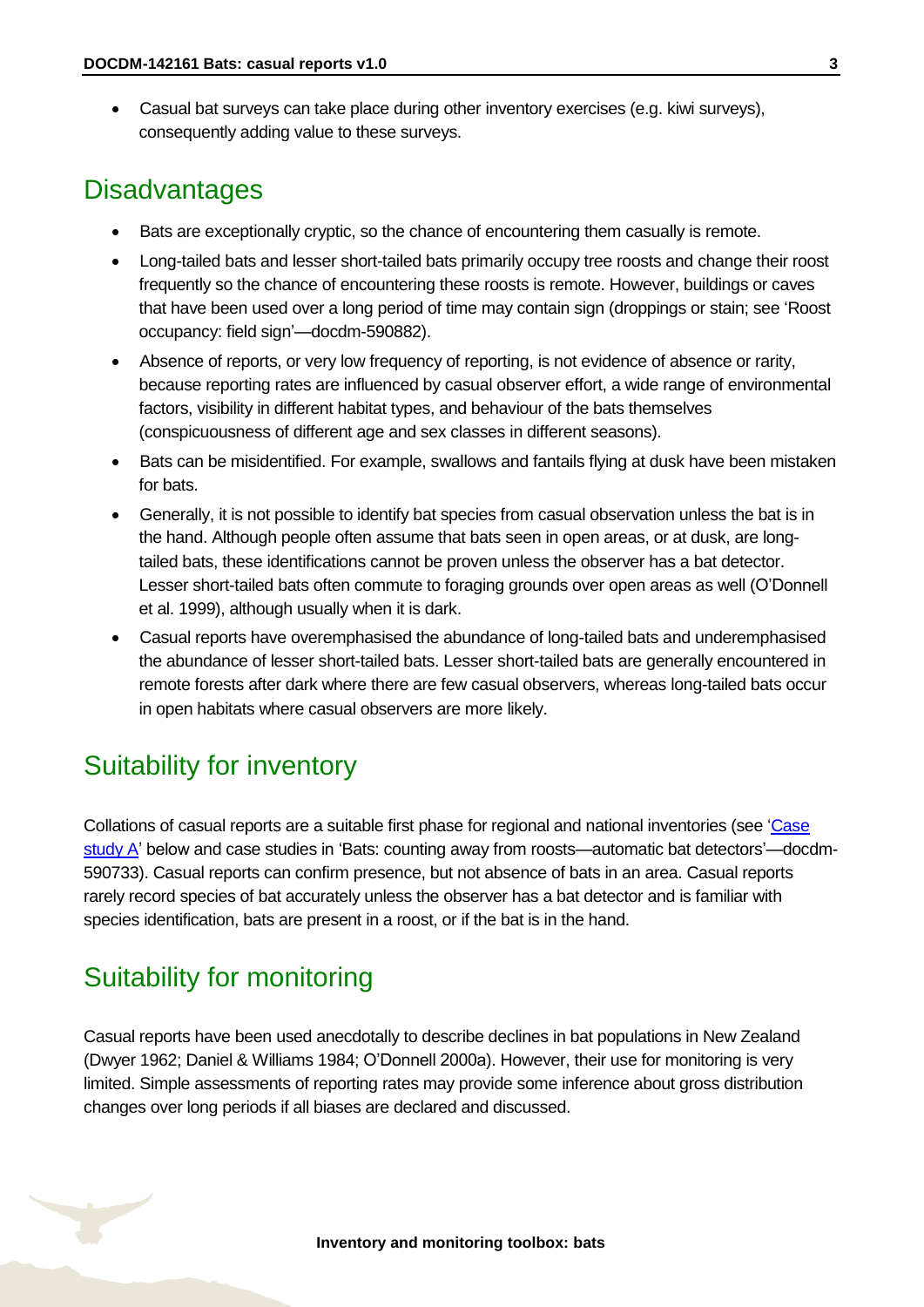### <span id="page-3-0"></span>**Skills**

- No special skills required—just good observation skills. If looking for sign then the ability to recognise bat dropping and feeding remains from those made by other species such as rats would be useful, but samples and photographs can be taken (see 'Bats: roost occupancy and indices of bat activity—field sign'—docdm-590882).
- If the observer uses a bat detector, then the ability to identify bats from their echolocation calls is necessary. For more information, see 'Background to bat detectors' in the 'DOC best practice manual of conservation techniques for bats' (docdm-131465).

## <span id="page-3-1"></span>Resources

No special resources required. Purchase of Batbox III bat detectors (c. \$300) would be an advantage. Photographs are valuable for identifying bats in the hand and for taking pictures of bat sign at potential roost sites. Each DOC office should have a system for recording casual reports and ensuring that they are entered into each conservancy's bat database. Conservation officers need to be familiar with the protocols for recording reports.

# <span id="page-3-2"></span>Minimum attributes

Consistent measurement and recording of these attributes is critical for the implementation of the method. Other attributes may be optional depending on your objective. For more information refer to ['Full details of technique and best practice'](#page-11-0).

DOC staff must complete a 'Standard inventory and monitoring project plan' (docdm-146272).

Minimum attributes to record:

- Observer name and contact details
- Location (place name)
- GPS coordinates (7 figure eastings and 7 figure northings)
- Map sheet number
- Date
- Altitude
- Type of record (e.g. one-off casual survey, bat sighting from member of the public, dead bat handed in to local DOC office, bat detector survey, bat droppings in a roost)
- Weather conditions when sighting was recorded, including temperature
- Bat species if known and how the bat was identified (do not speculate on species identification—record as 'unidentified' if not certain of identity)
- Number of bats seen or heard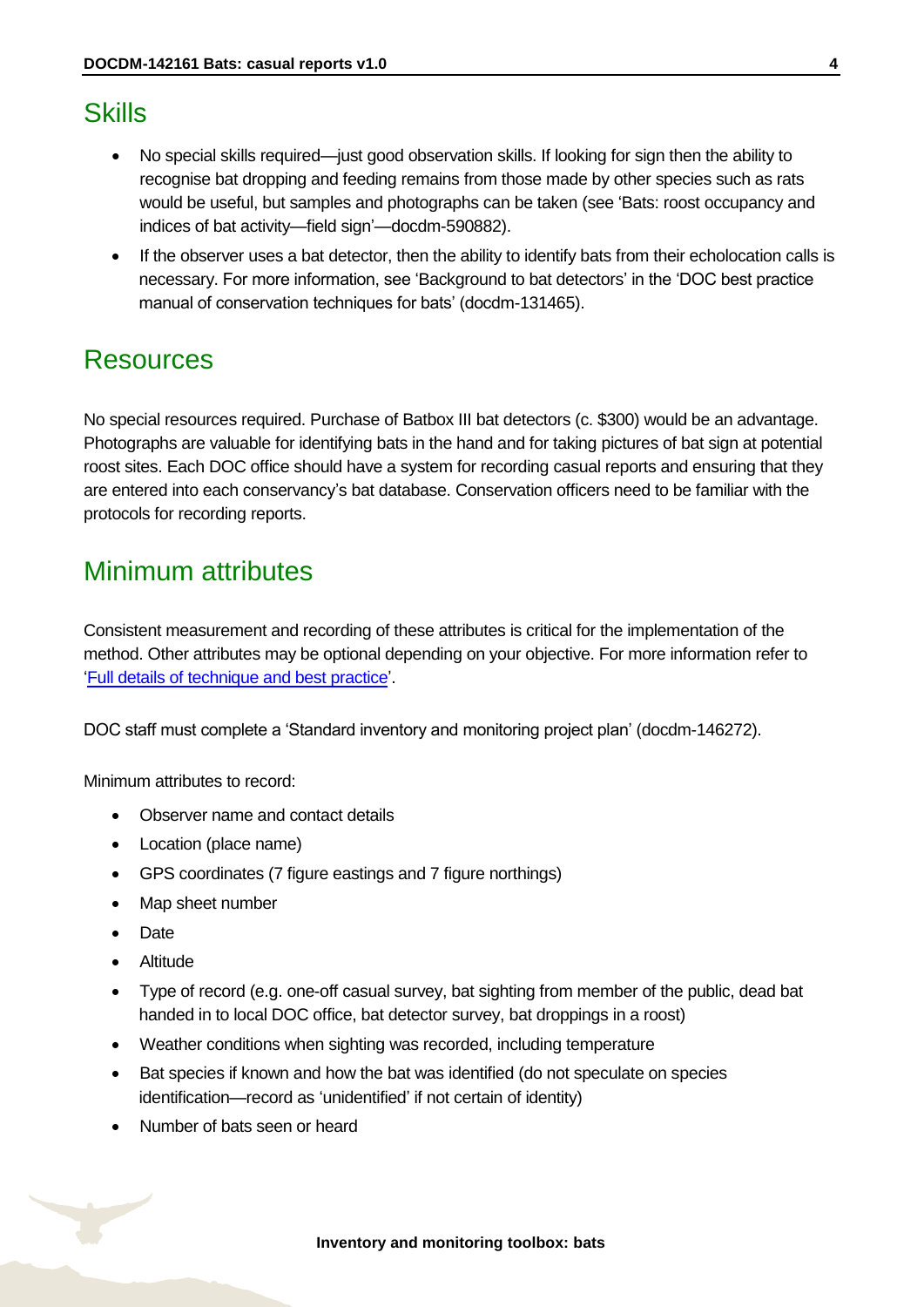- Type of detector if using bat detector
- Frequency on which bats were heard if using a bat detector
- How the bat was collected (for dead or injured bats, e.g. cat kill, found in shed) and where the specimen was deposited if the bat was dead
- Dominant vegetation and habitat type (e.g. beech forest edge, podocarp forest interior, riparian willows, cabbage trees)

Minimum attributes can be recorded on a field sheet (Fig. 1).

| <b>Casual bat reports</b>                                          |          |                |  |                |              |        |  |
|--------------------------------------------------------------------|----------|----------------|--|----------------|--------------|--------|--|
| Observer name & contact details:                                   |          |                |  |                | Date:        |        |  |
| Location:                                                          |          |                |  |                | Altitude:    |        |  |
| <b>GPS coordinates:</b>                                            | Easting: |                |  | Northing:      |              |        |  |
| Map number:                                                        |          |                |  |                |              |        |  |
| <b>Cloud cover</b> ( $0 =$ clear, $8 =$ overcast):<br>Temperature: |          |                |  |                |              |        |  |
| Weather: (circle):                                                 | Fine     | <b>Showers</b> |  | <b>Drizzle</b> | Rain         |        |  |
| Wind: (circle):                                                    | Calm     | Light          |  | Moderate       | Mod-strong   | Strong |  |
| Type of sighting: (circle):                                        | Casual   | Dead bat       |  | Sign           | Bat detector |        |  |
| Detector type/frequency setting:                                   |          |                |  |                |              |        |  |
| <b>Bat species:</b>                                                |          |                |  |                |              |        |  |
| Total number of bats seen/heard:<br>Time:                          |          |                |  |                |              |        |  |
| <b>Habitat description:</b>                                        |          |                |  |                |              |        |  |
|                                                                    |          |                |  |                |              |        |  |

Figure 1. A standard recording sheet for collecting data in the field.

### <span id="page-4-0"></span>Data storage

Forward copies of completed survey sheets to the survey administrator, or enter data into an appropriate spreadsheet as soon as possible. Collate, consolidate and store survey information securely, also as soon as possible, and preferably immediately on return from the field. The key steps here are data entry, storage and maintenance for later analysis, followed by copying and data backup for security.

Summarise the results in a spreadsheet or equivalent. Arrange data as 'column variables', i.e. arrange data from each field on the data sheet (date, time, location, plot designation, number seen, identity, etc.) in columns, with each row representing the occasion on which a given survey plot was sampled.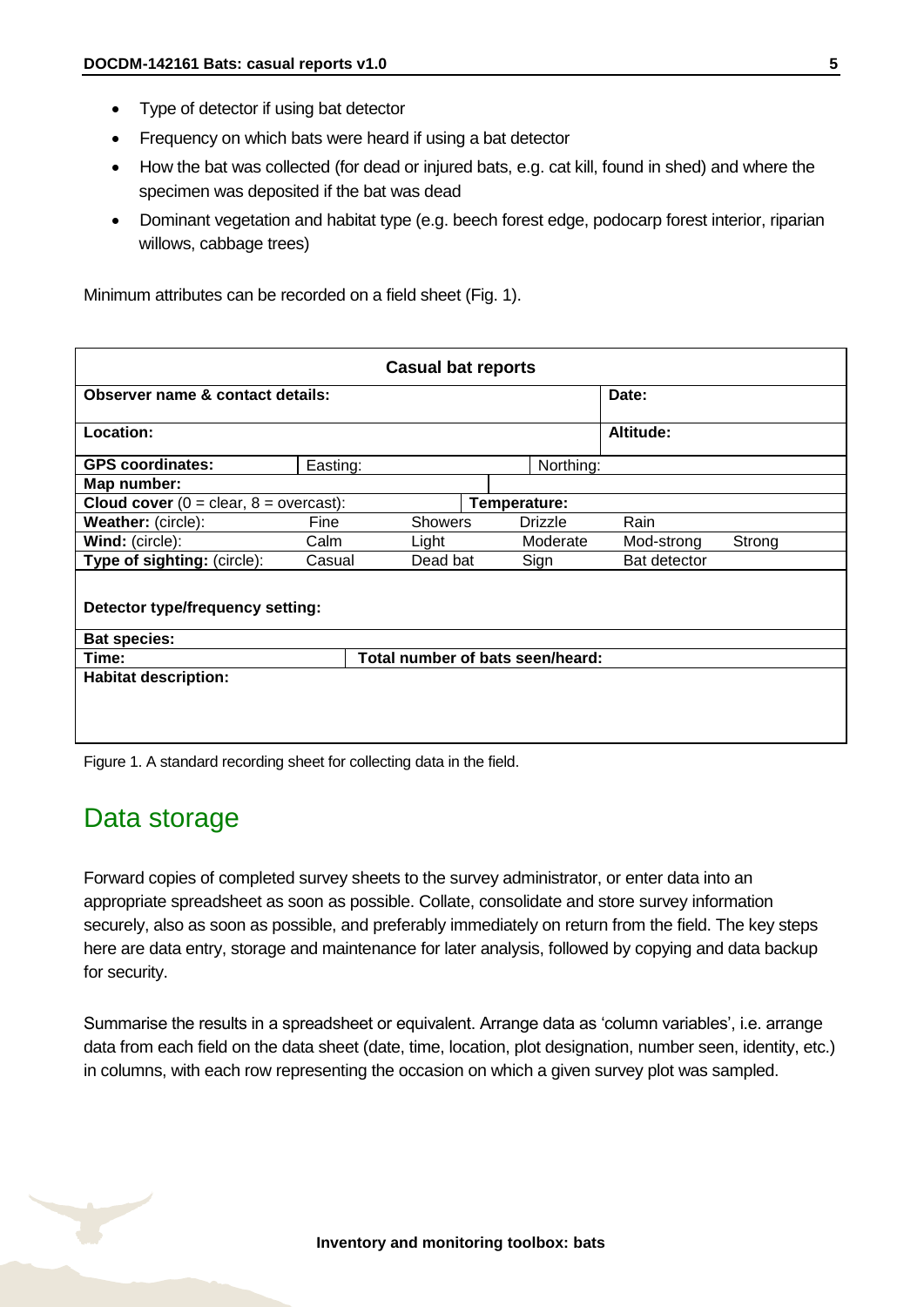If data storage is designed well at the outset, it will make the job of analysis and interpretation much easier. Before storing data, check for missing information and errors, and ensure metadata are recorded.

Storage tools can be either manual or electronic systems (or both, preferably). They will usually be summary sheets, other physical filing systems, or electronic spreadsheets and databases. Use appropriate file formats such as .xls, .txt, .dbf or specific analysis software formats. Copy and/or backup all data, whether electronic, data sheets, metadata or site access descriptions, preferably offline if the primary storage location is part of a networked system. Store the copy at a separate location for security purposes.

All bat sightings should be recorded in the DOC bat database. Each DOC conservancy should have a separate Excel spreadsheet for this purpose (Fig. 2). Access rights are held by the conservancy bat contact (see 'Bat Recovery Group contacts'—docdm-132033). If a conservancy has not set up its own spreadsheet, one can be created using the 'National bat database template' (docdm-213136). See the 'Canterbury Conservancy bat database' (docdm-213179) for an example of a spreadsheet containing data.

| Conservancy            | Bat Species*                            | Date*<br>$\blacksquare$ | Altitude (m)                                                               |
|------------------------|-----------------------------------------|-------------------------|----------------------------------------------------------------------------|
|                        |                                         |                         |                                                                            |
| Area                   | Location*<br>$\overline{\phantom{a}}$   |                         |                                                                            |
| Map sheet<br>number    | Observer*                               | Address*                | $\blacksquare$                                                             |
| Easting GR*            | Wind*                                   | Dusk Temp<br>Min Temp   | Sunrise Time*<br>Sunset Time*                                              |
| Northing GR*           | Rain*                                   |                         |                                                                            |
| Bat Detector*          | Time<br>¥<br>Start*                     | Time<br>Finish*         | Survey Method*<br>$\blacksquare$                                           |
| Tape Recorder*         | Bat Passes*<br>$\overline{\phantom{a}}$ |                         | End Easting GR**                                                           |
| <b>VOR</b><br>setting* | Habitat<br>Description*                 |                         | End Northing GR <sup>**</sup><br>** - Must be entered for transect surveys |
| Frequency*<br>(kHz)    | Comments                                |                         |                                                                            |

Figure 2. Screenshot illustration of data entry page from the DOC bat database.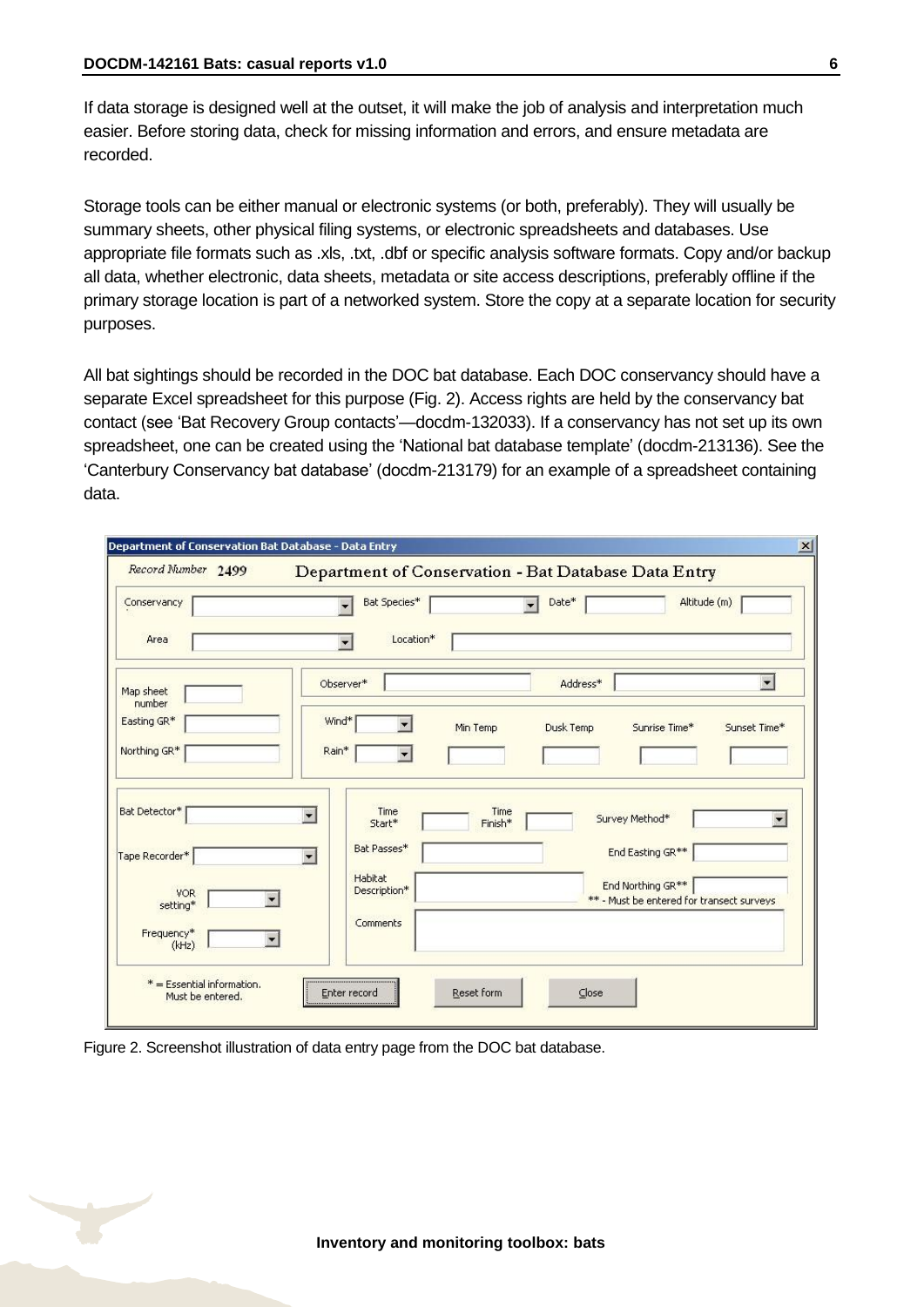## <span id="page-6-0"></span>Analysis, interpretation and reporting

Seek statistical advice from a biometrician or suitably experienced person prior to undertaking any analysis.

This method measures:

- Presence of bats
- Frequency of reporting rates

Interpretation is limited. Identification of bats in an area confirms presence but not absence. Reporting many bats in an area in a short time *may* infer something about population size, but reporting few or no bats does not imply that the population is small or that bats are absent because reporting rates are influenced by so many factors (see [case studies](#page-6-1) below).

Simple statistics and maps can be reported for a study area such as:

- Maps of presence of bat species and unidentified bats, and potentially, maps of points where observations were made in favourable conditions, but no bats were reported.
- Total number of bats reported over discrete time frames and in distinct geographic areas.
- Simple statements like 'bats are present in the study area', 'long-tailed bats are present in a district', 'short-tailed bats are present in the area targeted for management', 'numerous bat reports have been received for the management area', 'long-tailed bats have not been reported in the city for 75 years', etc.

Simple regression analyses on reporting rates were used to make inferences about population decline in long-tailed bats (O'Donnell 2000a). Analyses that are more complex are now potentially available. For example, combination of logistic regression and GIS techniques could be used to compare sites where bats have been reported with random sites (Greaves 2004; Greaves et al. 2006). However, careful justification is needed for such an approach because so many factors influence reporting rates, not least observer effort and ability. Such analyses should be considered exploratory, used to set up more rigorous studies, and all assumptions and biases should be declared and discussed.

# <span id="page-6-1"></span>Case study A

#### **Case study A: using historical and anecdotal information to focus survey effort**

#### **Synopsis**

The DOC Golden Bay Area Office conducted a bat survey using automatic detection and recording units over two summers between 2001 and 2004. They surveyed a total of 33 sites that were selected based on availability of suitable habitat, accessibility and historical and anecdotal evidence. Historical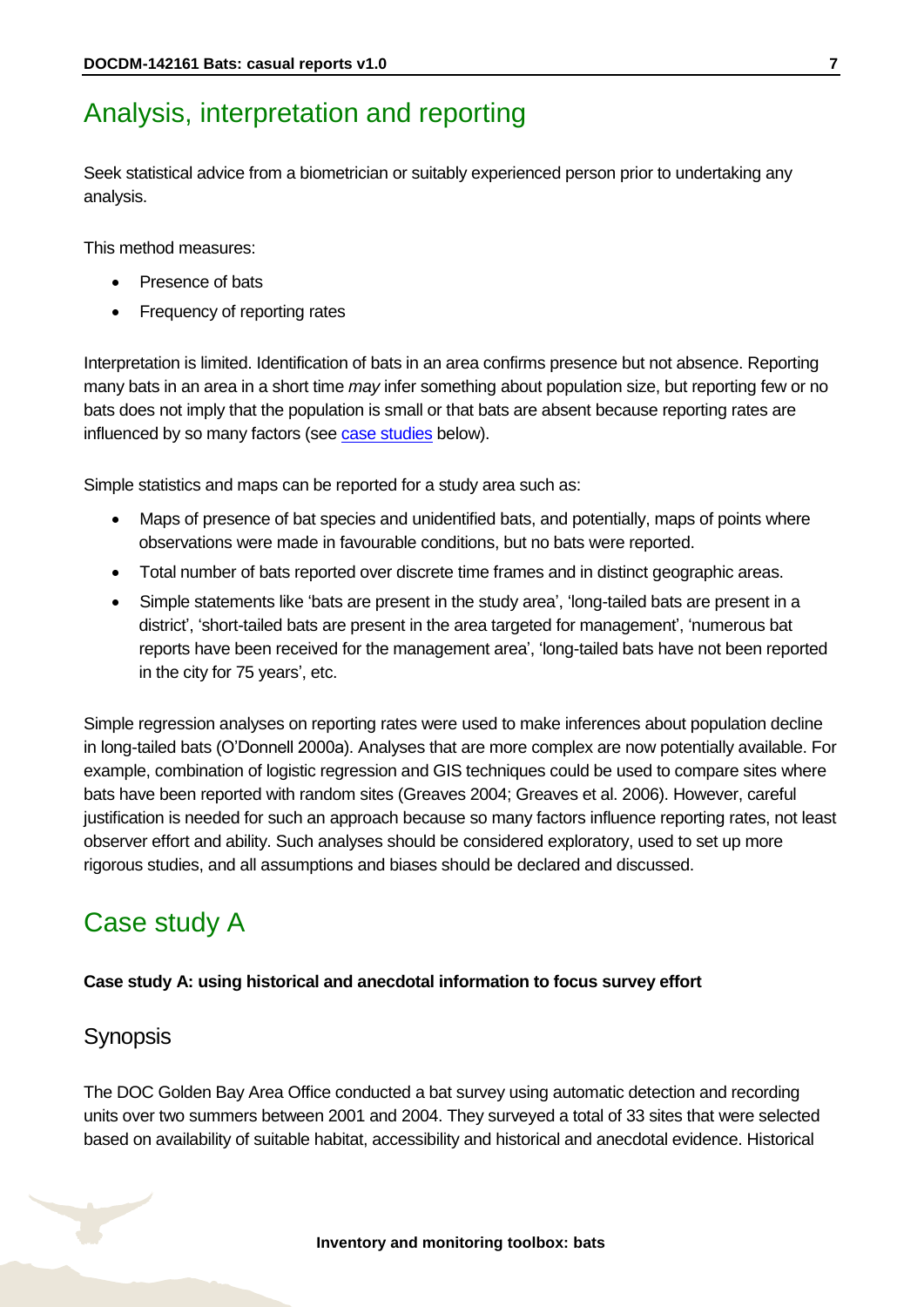and anecdotal records were compiled from previous DOC reports and sightings reported into the area office from members of the public. Additional records came in from local residents as news of the survey got around the community. Records spanned from 1914 to the 1990s.

The survey was completed using a combination of time dedicated solely to bat surveying and as an add-on to other work such as lizard surveying, kiwi listening and snail monitoring. Long-tailed bats were recorded at nine of the sites surveyed. Further details of the survey can be found in Hayward (2004).

#### References for case study A

Hayward, S. 2004: Golden Bay bat survey 2001–2004. Unpublished report to the Department of Conservation, Takaka.

### <span id="page-7-0"></span>Case study B

#### **Case study B: use and misinterpretation of distribution maps**

Distribution maps are often used to make assumptions about how common a species is, even though they should not. Casual reports of bats have been used for both national (Dwyer 1960; Daniel & Williams 1984; Molloy 1995; O'Donnell 2000a; Lloyd 2005) and regional (Barrie 1995; Borkin 1999) assessments of distribution of New Zealand bat species (e.g. Fig. 3).

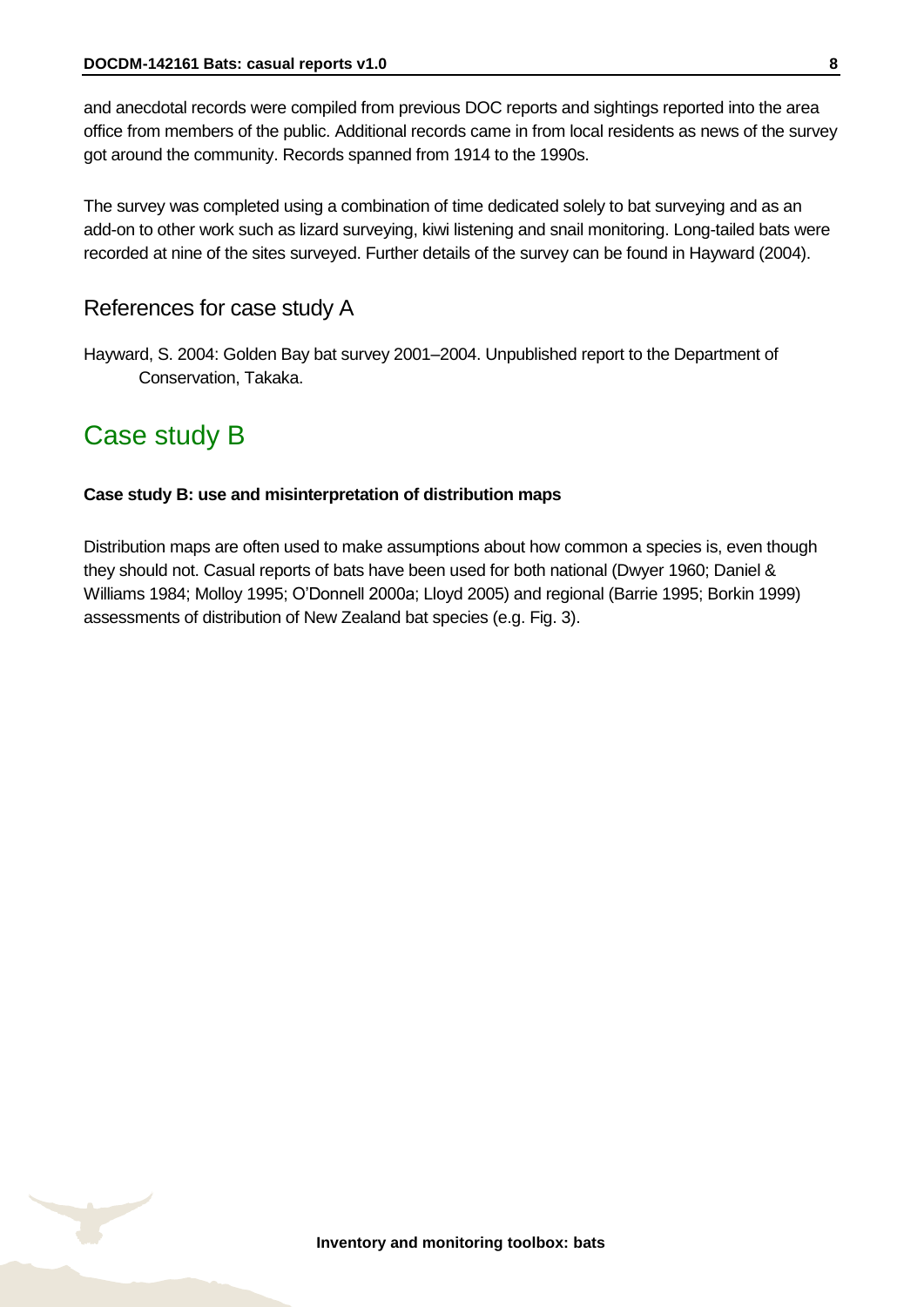



#### Overestimating the distribution of long-tailed bats

National distribution maps collated by Dwyer (1960, 1962) and updated by Daniel & Williams (1984) and Molloy (1995) indicated that long-tailed bats were widespread throughout New Zealand and several offshore islands (Fig. 3). Daniel & Williams (1984) concluded that long-tailed bats were common in comparison to lesser short-tailed bats and therefore of lesser conservation concern. However, subsequent research showed that this interpretation of the status of long-tailed bats was flawed because long-tailed bats were rare or absent from most areas surveyed (O'Donnell 2000a) (Fig. 3).

The distribution maps produced from 1960 to 1995 were based on presence/absence of records on the large scale 10 000-yard national grid during different periods. However, presence on the maps was difficult to interpret because records could equally have referred to one bat sighting over many years, or many sightings over a few years. The scale at which the bats ranged over was also over-emphasised by putting one large dot in each 10 000-yard grid square (were the bats throughout the area or just at one spot?). No measures of survey effort were possible because the maps were based on casual sightings from the public and most likely reflected the distribution of observers only. The maps were inadequate for examining population trends and status, except in very general terms.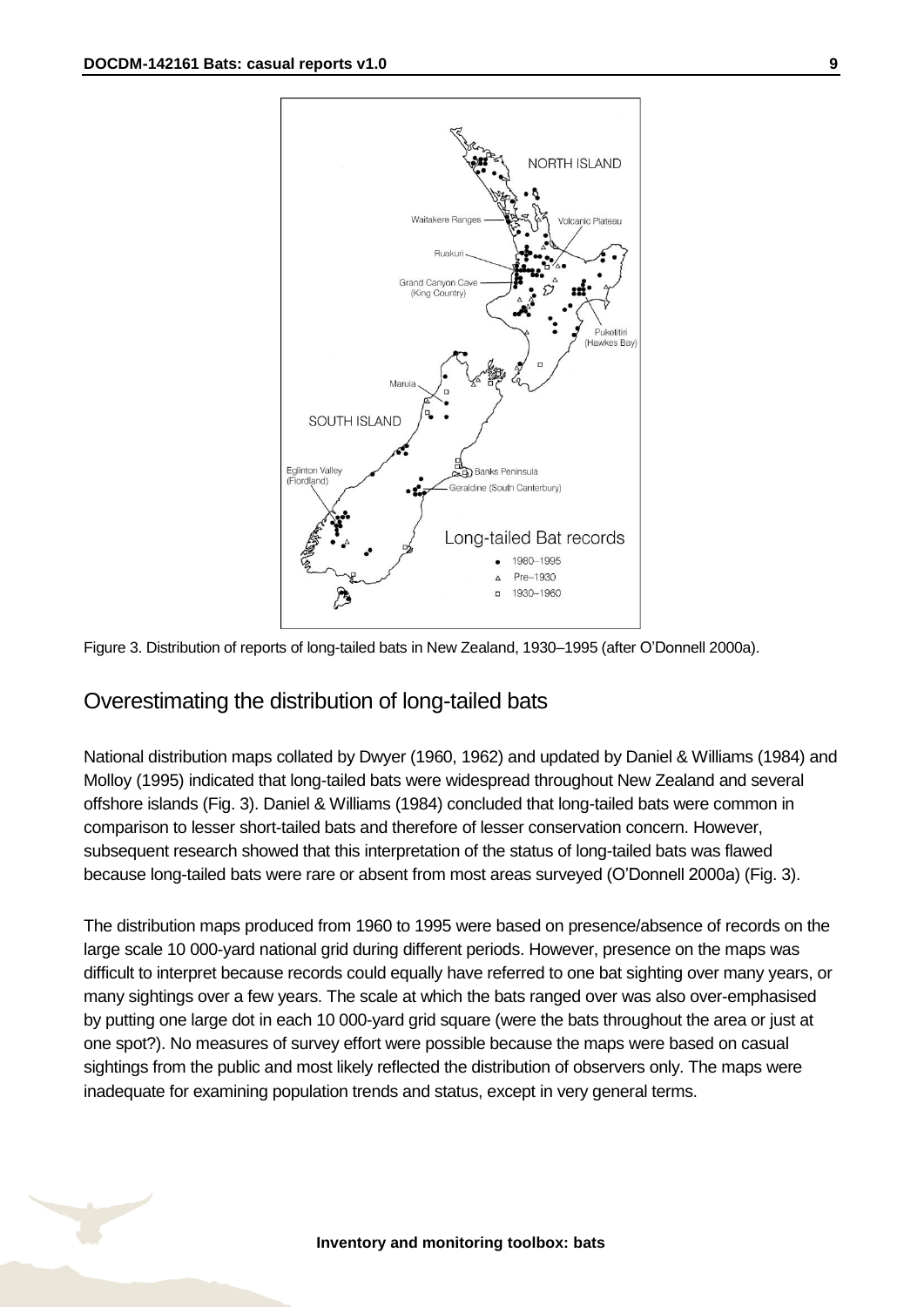In addition to these concerns, a preliminary review of reports lodged in the national bat database (administered by DOC) and used to formulate the most recent distribution map (Molloy 1995) contained many errors. O'Donnell (2000a) checked whether reports had been correctly entered as long-tailed bats. Most of the reports were actually of *unidentified* bat species (181 records) (Fig. 4), and it appears that the collators of reports had assumed that unidentified bats were more likely long-tailed bats, largely because of the perceived rarity of lesser short-tailed bats. Many reports were vague; for example, 'bats reported by farmer sometime in last 10 years' while others probably referred to lesser short-tailed bats because they described bats with audible calls and bats singing from trees. Additionally, six records had not been entered in the correct chronological period (pre-1930, 1930–1960, 1961–1983, and 1980– 1995) and some were not even confirmed as bats.

The amended database was used to generate a new contemporary map of the distribution of long-tailed bats based on presence of sightings in 10 000-yard grid squares (Fig. 3) (O'Donnell 2000a). Surveys of areas where bats were once present also indicated that long-tailed bats were rare in most locations where they had been reported (13 of the 15 study areas; O'Donnell 2000a). This result contradicted Daniel & Williams (1984) and Daniel (1990) who recorded long-tailed bats as being 'the only common species of bat in New Zealand' with a 'secure' conservation status.



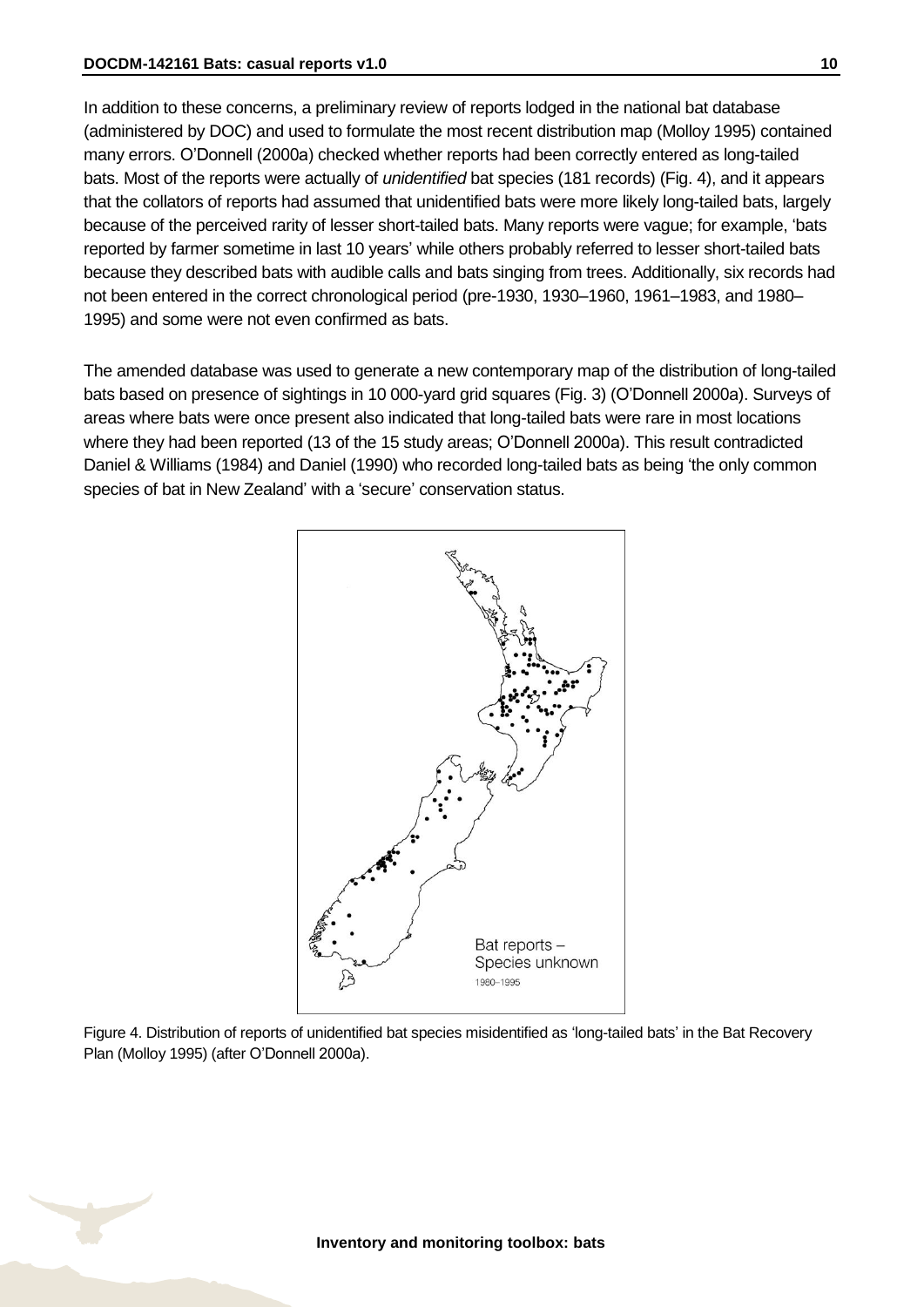#### Underestimating abundance of lesser short-tailed bats

In contrast to long-tailed bats, the national distribution maps for lesser short-tailed bats indicate that their range is very limited (Lloyd 2005). However, while the range may be limited, recent counts of bats emerging from their roost sites indicate that lesser short-tailed bats are abundant at some of these sites. For example, counts from individual roost trees on Codfish Island numbered up to 1345 bats (Sedgeley 2001); in the Eglinton Valley, 1184 bats (C. O'Donnell, unpubl. data); and at Rangataua Forest, c. 6000 bats in two or three colonial roosts (Lloyd 2005). Lloyd (2005) estimated the present total population of lesser short-tailed bats at < 50 000 in 13 known populations.

#### **Conclusions**

While the long-tailed bat has often been referred to as the commoner New Zealand bat species (Daniel 1990), this reputation may simply reflect greater conspicuousness of the species. Foraging long-tailed bats frequent forest edges (O'Donnell 2000b) and they leave their roosts before sunset (O'Donnell 2005). In comparison, lesser short-tailed bats live deep in the forest and usually emerge only when it is fully dark (O'Donnell et al. 1999, Lloyd 2005), so are rarely encountered even where they are common. Examples in this case study highlight the danger of over-interpretation of casual distribution records.

#### References for case study B

- Barrie, A.N. 1995: New Zealand bats: I. A summary of historical records and a survey of their current distribution. University of Otago Wildlife Management Report No. 70. University of Otago, Dunedin.
- Borkin, K. 1999: Long-tailed bat distribution in the Waikato Conservancy. Diploma of Wildlife Management Report, University of Otago, Dunedin.
- Daniel, M.J. 1990: Order Chiroptera. In C.M. King (Ed.): The handbook of New Zealand mammals. Oxford University Press, Auckland.
- Daniel, M.J.; Williams, G.R. 1984: A survey of the distribution, seasonal activity and roost sites of New Zealand bats. *New Zealand Journal of Ecology 7*: 9–25.
- Dwyer, P.D. 1960: Studies on New Zealand Chiroptera. MSc thesis. Victoria University, Wellington.
- Dwyer, P.D. 1962: Studies on the two New Zealand bats. *Zoology Publications from Victoria University of Wellington 28*: 1–28.
- Lloyd, B.D. 2005: Family Mystacinidae. In C.M. King (Ed.): The handbook of New Zealand mammals. 2nd edition. Oxford University Press, South Melbourne, Australia.
- Molloy, J. (Comp.) 1995: Bat (pekapeka) recovery plan (*Mystacina*, *Chalinolobus*). *Threatened Species Recovery Plan Series No. 15*. Department of Conservation, Wellington.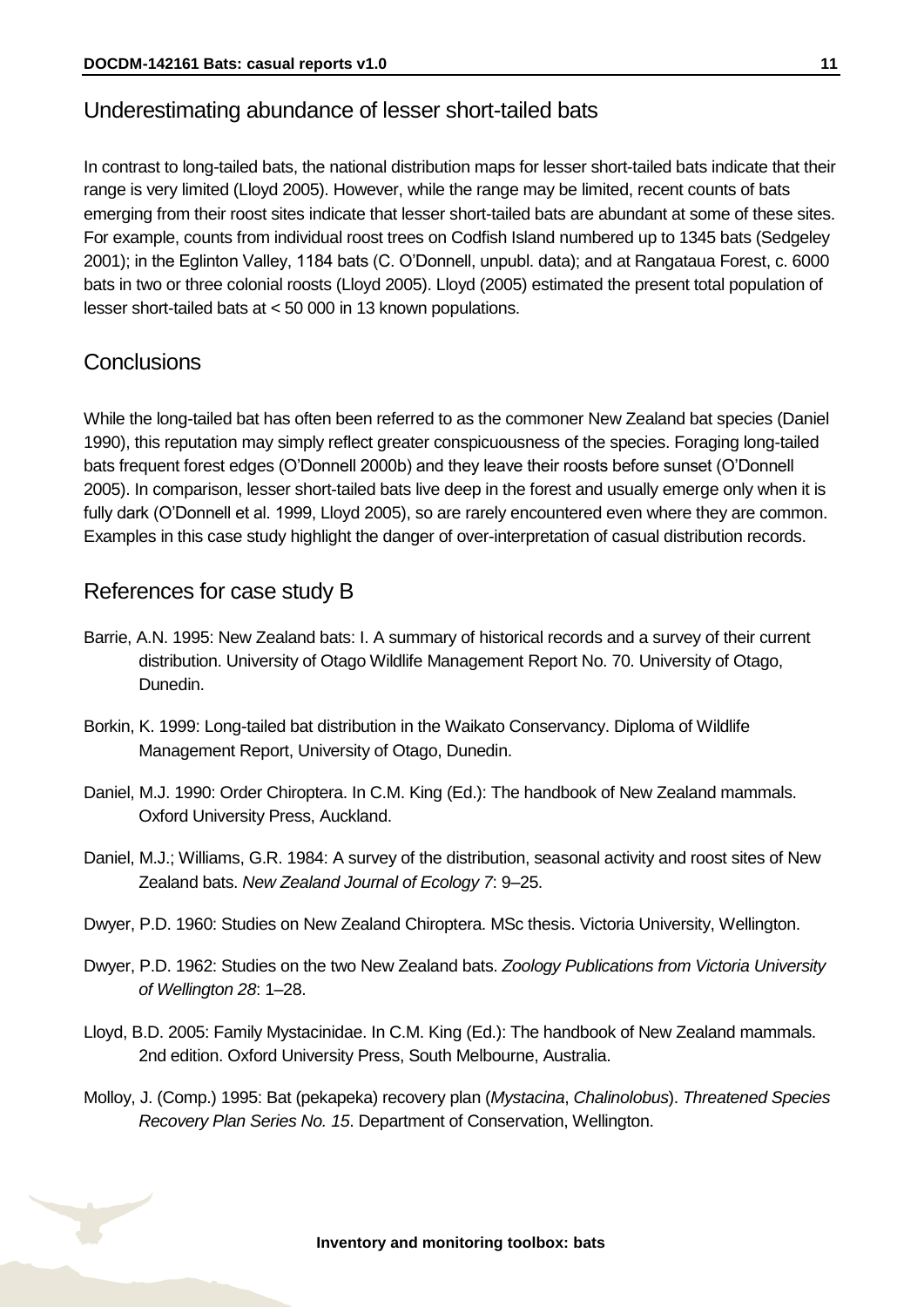- O'Donnell, C.F.J. 2000a: Conservation status and causes of decline of the threatened New Zealand long-tailed bat *Chalinolobus tuberculatus* (Chiroptera: Vespertilionidae). *Mammal Review 30*: 89–106.
- O'Donnell, C.F.J. 2000b: Influence of season, habitat, temperature, and invertebrate availability on nocturnal activity by the New Zealand long-tailed bat (*Chalinolobus tuberculatus*). *New Zealand Journal of Zoology 27*: 207–221.
- O'Donnell, C.F.J. 2005: New Zealand long-tailed bat. In C.M. King (Ed.): The handbook of New Zealand mammals. 2nd edition. Oxford University Press, South Melbourne, Australia.
- O'Donnell, C.F.J.; Christie, J.; Corben, C.; Sedgeley, J.A.; Simpson, W. 1999: Rediscovery of shorttailed bats (*Mystacina* sp.) in Fiordland, New Zealand: preliminary observations of taxonomy, echolocation calls, population size, home range, and habitat use. *New Zealand Journal of Ecology 23*: 21–30.
- Sedgeley, J.A. 2001: Winter activity in the tree-roosting lesser short-tailed bat, *Mystacina tuberculata*, in a cold temperate climate in New Zealand. *Acta Chiropterologica 3*: 179–195.

### <span id="page-11-0"></span>Full details of technique and best practice

- Collecting casual reports of bats is primarily an inventory tool that can be used to collect data on the distribution of both foraging and roosting bats.
- Records of bat sightings come from three main sources: casual *ad hoc* sightings made by the public, direct solicitation of target observer groups that may encounter bats (e.g. caving groups, rock-climbers, tramping clubs, foresters) and opportunistic records stemming from other survey work (e.g. kiwi surveys).
- Casual reports can provide useful records that build an inventory of bat distribution gradually over time. Reports can be collated periodically, either nationally or locally, to identify areas to target for more comprehensive inventory (e.g. bat detector surveys) or identify sites potentially important for management. If observers use bat detectors, or records are derived from incidental captures such as domestic cat kills, or bats are seen in the roost site, then the species of bat can potentially be identified.
- Casual reports have been used anecdotally to describe declines in bat populations in New Zealand. However, their use for monitoring is very limited. Simple assessments of reporting rates may provide some inference about gross distribution changes over long time periods if all biases are declared and discussed. Because casual reports are by definition *ad hoc*, they provide no information about absence of bats and can only be used in conjunction with other data sources to make coarse inferences about populations. Absence of reports, or very low frequency of reporting, is not necessarily evidence of rarity, because reporting rates are influenced by casual observer effort, a wide range of environmental factors, visibility in different habitat types, and behaviour of the bats themselves (conspicuousness of different age and sex classes in different seasons).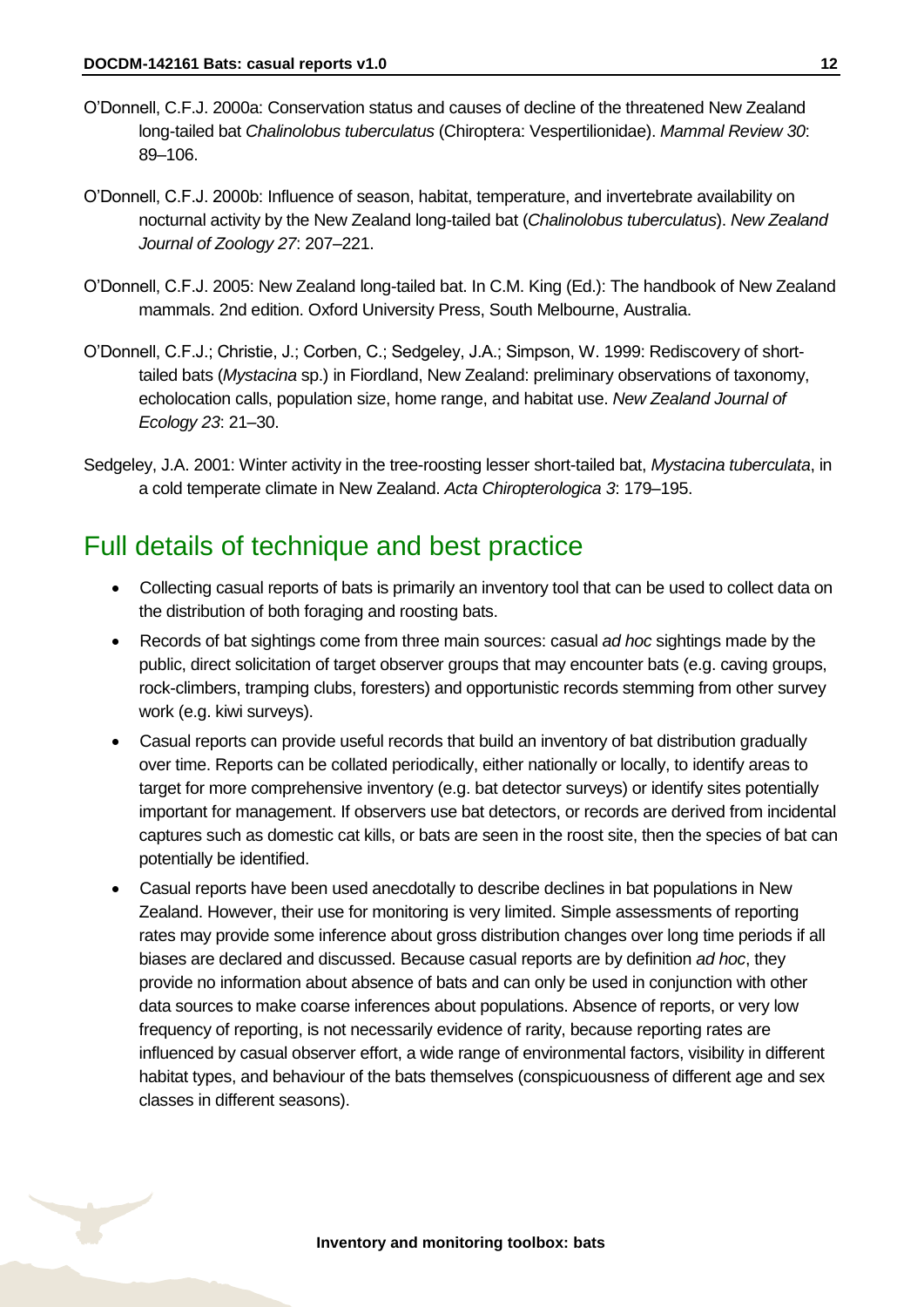All bat sightings should be recorded in the DOC bat database. Each DOC conservancy should have a separate Excel spreadsheet for this purpose (Fig. 2). Access rights are held by the conservancy bat contact (see 'Bat Recovery Group contacts'—docdm-132033). If a conservancy has not set up its own spreadsheet, one can be created using the 'National bat database template' (docdm-213136). See the 'Canterbury Conservancy bat database' (docdm-213179) for an example of a spreadsheet containing data.

### <span id="page-12-0"></span>References and further reading

- Barrie, A.N. 1995: New Zealand bats: I. A summary of historical records and a survey of their current distribution. University of Otago Wildlife Management Report No. 70. University of Otago, Dunedin.
- Borkin, K. 1999: Long-tailed bat distribution in the Waikato Conservancy. Diploma of Wildlife Management Report, University of Otago, Dunedin.
- Daniel, M.J. 1990: Order Chiroptera. In C.M. King (Ed.): The handbook of New Zealand mammals. Oxford University Press, Auckland.
- Daniel, M.J.; Williams, G.R. 1984: A survey of the distribution, seasonal activity and roost sites of New Zealand bats. *New Zealand Journal of Ecology 7*: 9–25.
- Dwyer, P.D. 1960: Studies on New Zealand Chiroptera. MSc thesis. Victoria University, Wellington.
- Dwyer, P.D. 1962: Studies on the two New Zealand bats. *Zoology Publications from Victoria University of Wellington 28*: 1–28.
- Greaves, G. 2004: Modelling the distribution of New Zealand bats as a function of habitat selection. MSc thesis, University of Otago, Dunedin.
- Greaves, G.; Mathieu, R.; Seddon, P.J. 2006: Predictive modelling and ground validation of the spatial distribution of the New Zealand long-tailed bat (*Chalinolobus tuberculatu*s). *Biological Conservation 132*: 211–221.
- Hayward, S. 2004: Golden Bay bat survey 2001–2004. Report to the Department of Conservation, Takaka (unpublished).
- Lloyd, B.D. 2005: Family Mystacinidae. In C.M. King (Ed.): The handbook of New Zealand mammals. 2nd edition. Oxford University Press, South Melbourne, Australia.
- Molloy, J. (Comp.) 1995: Bat (pekapeka) recovery plan (*Mystacina*, *Chalinolobus*). *Threatened Species Recovery Plan Series No. 15*. Department of Conservation, Wellington.
- O'Donnell, C.F.J. 2000a: Conservation status and causes of decline of the threatened New Zealand long-tailed bat *Chalinolobus tuberculatus* (Chiroptera: Vespertilionidae). *Mammal Review 30*: 89–106.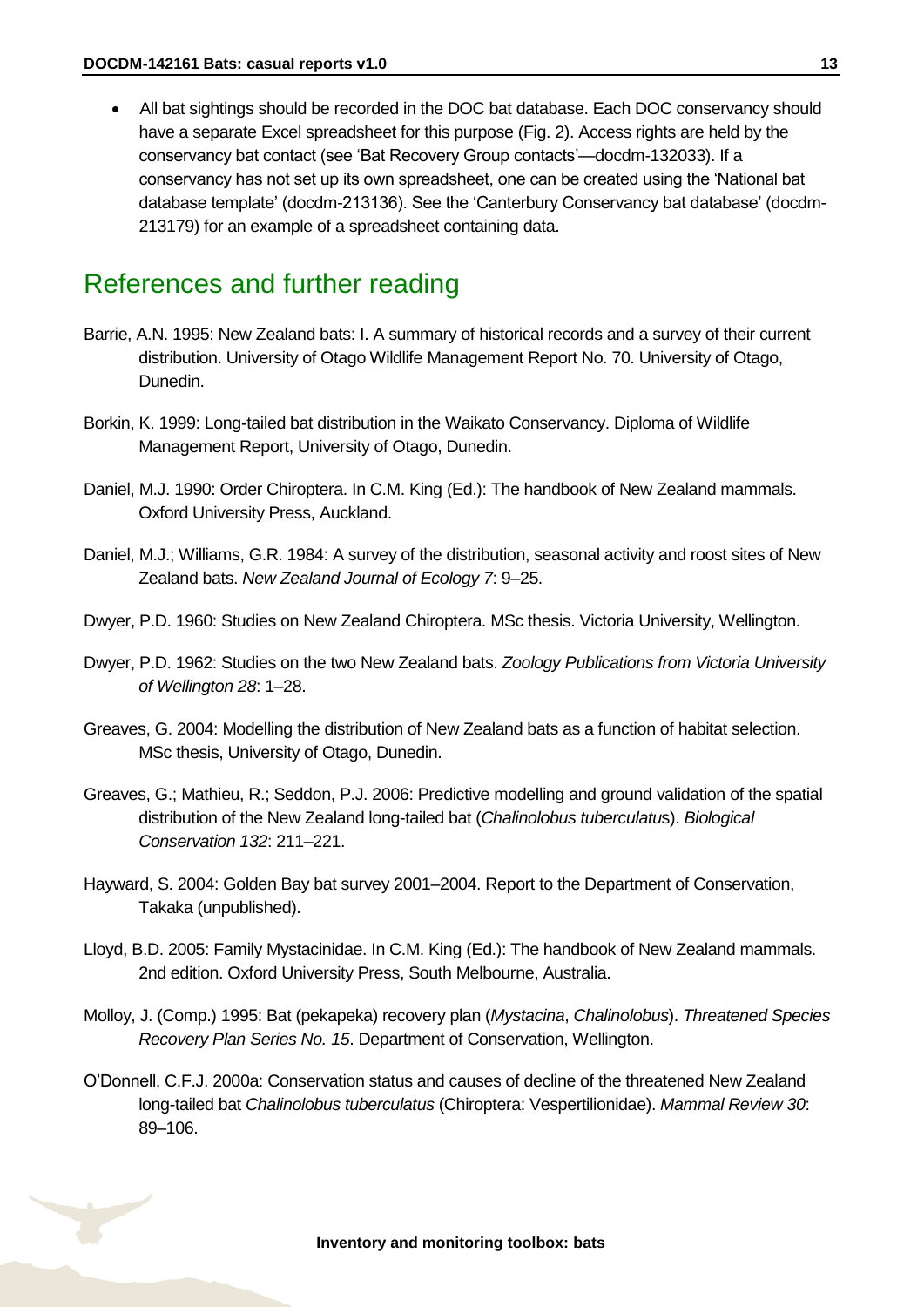- O'Donnell, C.F.J. 2000b: Influence of season, habitat, temperature, and invertebrate availability on nocturnal activity by the New Zealand long-tailed bat (*Chalinolobus tuberculatus*). *New Zealand Journal of Zoology 27*: 207–221.
- O'Donnell, C.F.J. 2005: New Zealand long-tailed bat. In C.M. King (Ed.): The handbook of New Zealand mammals. 2nd edition. Oxford University Press, South Melbourne, Australia.
- O'Donnell, C.F.J.; Christie, J.; Corben, C.; Sedgeley, J.A.; Simpson, W. 1999: Rediscovery of shorttailed bats (*Mystacina* sp.) in Fiordland, New Zealand: preliminary observations of taxonomy, echolocation calls, population size, home range, and habitat use. *New Zealand Journal of Ecology 23*: 21–30.
- Sedgeley, J.A. 2001: Winter activity in the tree-roosting lesser short-tailed bat, *Mystacina tuberculata*, in a cold temperate climate in New Zealand. *Acta Chiropterologica 3*: 179–195.